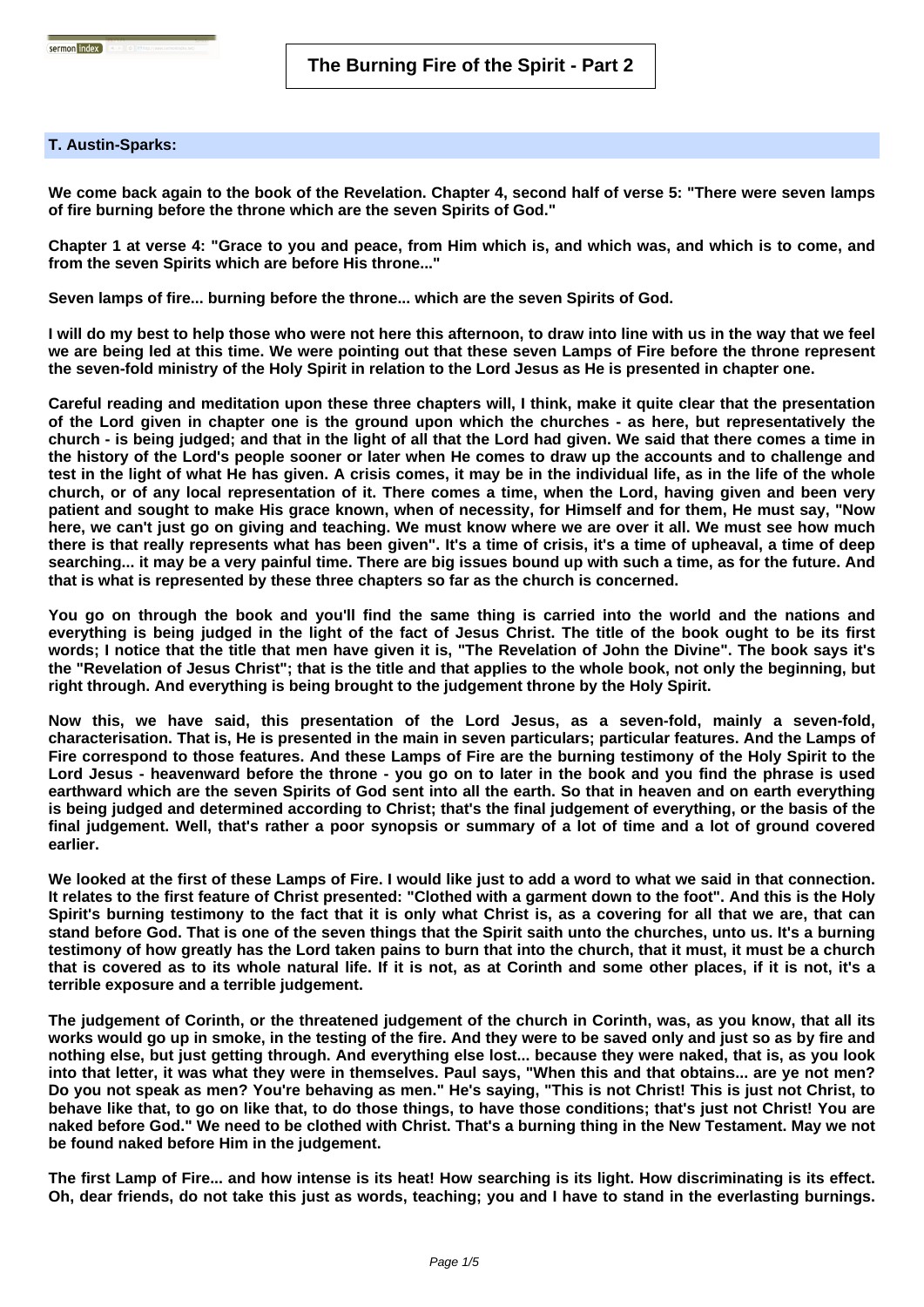**The test now, and the test at last is going to be: How much of Christ adorns us to the hiding, the hiding of what we are in ourselves? Something to think about and pray about, it's our battleground. That is the testimony of Jesus.**

**Now we pass then to:** 

**The Second Lamp.** 

**These Lamps, or these energies of the Holy Spirit (for a lamp of fire is a thing of energy, there's nothing merely passive about that, it's energetic) if these Lamps of Fire correspond to those aspects of Christ in the presentation, what is the second lamp? To what does the Spirit direct attention in the second place?** 

**Again, look at the vision of the Son of Man and then look at the churches. You come on it immediately, come on it immediately: "Clothed with a garment down to the foot..." and what next? "And girt about at the breasts with a golden girdle... Girt about at the breasts with a golden girdle".** 

**We know in Biblical symbolism what a girdle suggests or represents, it is strength unto action. The girdle speaks of strength, girdedness not looseness, strength for action. A garment drawn together so that it does not in any way interfere with the work on hand. The girdle, then, is strength for action.** 

**Breasts, ever and always, suggest the service of love. The service of love. And the gold, as we know well, is that which is of God. That which is of God. Putting these three things together we have Christ in that feature of steadfast, steadfast and purposeful love, steadfast as purposeful Divine love, as against the fickleness and impersistence of human love, of man's love where God is concerned. And I say to you that you come on it immediately, the very first address is to Ephesus.** 

**Ephesus... the final word about Ephesus, with whatever commendation could be, or recognition of virtues, the final word is, "I have this against thee, that thou hast left thy first love, consider from whence thou are fallen. Repent and do the first works". First love, first works... there's your example. The Lord comes in terms of this steadfast, purposeful, consistent, persistent Divine love to which they, and we, owe everything. Where would any one of us be tonight if He hadn't kept on loving, persisted in love, if He had been as fickle as we are, as impersistent as is our love? That was the trouble which to the Lord was greater than all the other values at Ephesus; with Him it outweighed everything else, indeed He placed the continuance of that vessel as of service to Him upon this issue, this issue:** 

## **First Love.**

**Turn to the gospel by John. We have this: "Jesus..." (chapter 13) "Jesus, knowing that His hour was come that He would depart out of this world unto the Father, having loved His own which were in the world, He loved them unto the end, unto the uttermost". And the next is the girdle of that love: "He riseth from supper, layeth aside His garments, took a towel and girded Himself, then He poureth water into the basin and began to wash the disciples feet, to wipe them with the towel wherewith He was girded..." Having loved, He loved to the end. The persistent love.** 

**I read this morning what we all know so well, how one man declared that his love for his master could stand up to anything, even to death. We know what happened. But I noticed this, that when it says that about Peter, his declaration that though all should forsake Him, he would not, he would not! I notice that the writer adds, "and so said all of them". So said all of them! We put it all onto Peter, but they all said the same thing. You can almost hear them, if you like, Peter said that, and so, so said the others, "So will I!", and another, "So will I", and "So will I". So said all of them. Then Jesus said, "All you shall be offended of Me this night for it is written, I will smite the shepherd and the sheep of the flock will be scattered." And the sequence when the soldiers came from the high priest with their torches and their spears and staves, it says, "They all forsook Him and fled". Well, He knew all about that, how they were made, what would happen; He told them so. But having loved, having loved, He loved to the end.**

**He was indeed girded with that kind of Divine love that presses through, that suffers long, that does not give up; persistent, faithful love. Faithful love. Now, we all agree that that is a characteristic of the Lord Jesus. And we must be impressed with the fact that the very first thing that He talks about to the church is that very thing; is that very thing. That is really where, when He comes to the seven churches, where He begins.** 

**I don't rush on dear friends, because I'm not concerned to say so much, I'm concerned that we are all before the**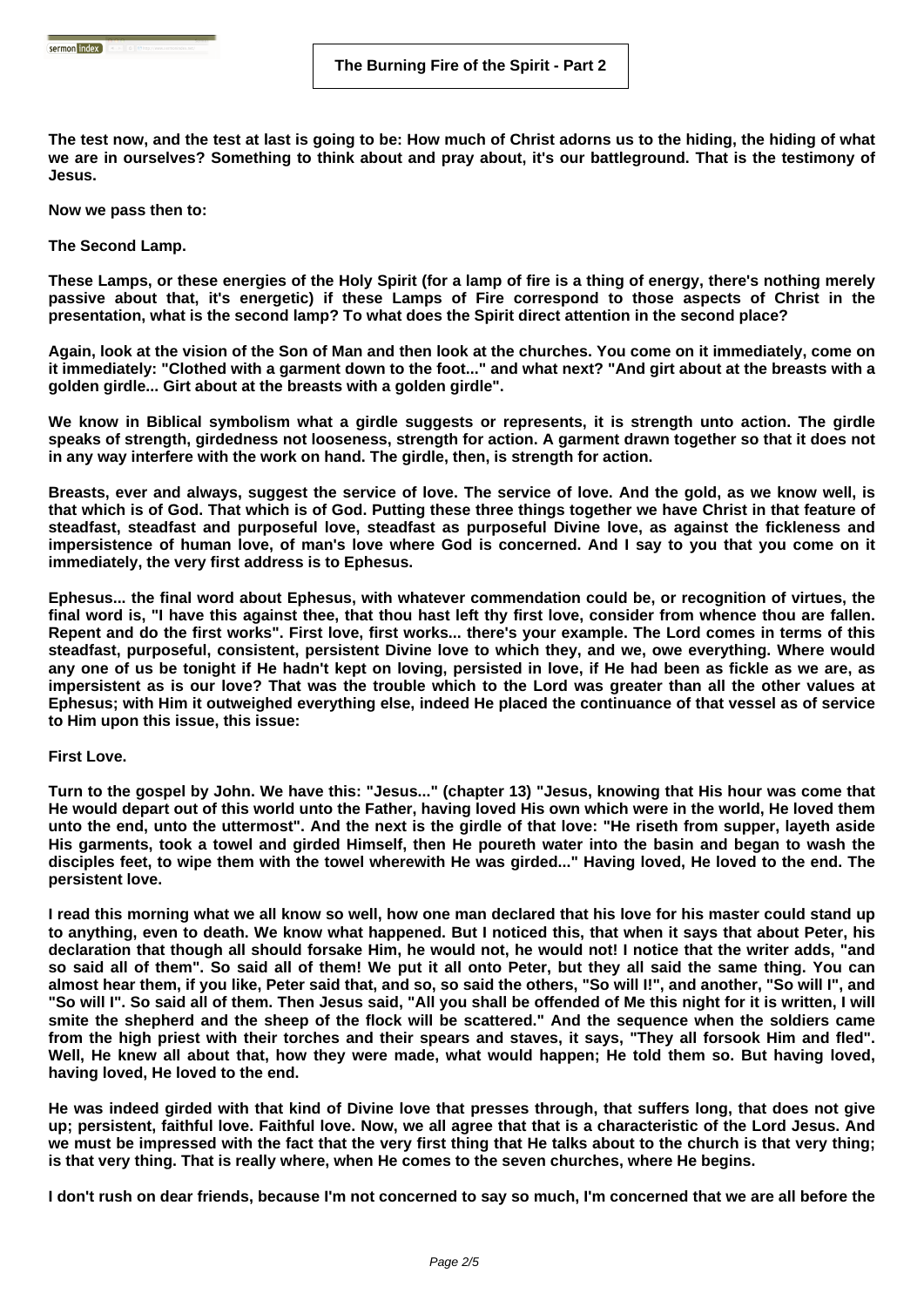**Lamp of Fire. And our search? And we see in its light what the Lord is after, what is here called: "first love", first love. What are its characteristics? Well, of course, it is a fullness to the first motive. I trust that it can be said to be true of all of us here that there was a time in our Christian experience when the Lord just captured and captivated us in such a way that He gained a complete committal of our life to Himself and was everything to us; when it first became like that. If there's anyone here that cannot say that that was their experience, it's not too late, it's not too late - you can be captivated by the Lord Jesus more than once in your life and some of us do know mightier captivations at different times. But those of us who do know that first wonderful experience when we saw the Lord and the Lord found us... how full of Him we were! How absorbed we were all the day and while we were having to be engaged in other things, absorbed we were with the Lord, just longing for the other things to be got out of the way in order to get busy for the Lord in a more direct and immediate way. How He filled everything for us!** 

**Now, the apostle Paul gives us a marvelous picture in his letter to the Philippians. First of all he says, "That is exactly, exactly what happened to the Lord Jesus Himself". I put the meaning of it this way, that isn't what he said, but there's no doubt about it that this is what it meant; speech after the manner of men. There was a point where the love of the Son toward the Father in terms of the Father's interest and glory, heart purpose and desire, that love of the Father was so great, so captivated Him, that He stripped Himself of everything and emptied Himself of everything in heaven's glory - what He called in His prayer, "The glory which I had with Thee before the world was...". He let it all go out of His love for the Father and the Father's love for this world. That's one side of the picture. You turn over the page, and you find that that same love has been begotten in the heart of this man Paul and he tells us there, in such strong full terms, what effect it had upon him, just tells us all the glories, that men call glories in this world. Glories of ancestry, of inheritance, of birth, of training, of position, of achievement - all the things that this world calls glorious, and then Jesus came into the picture for Paul and he said, "Those things which were gain to me in those days, in that realm, these have I counted loss for Christ. Yea, I count them as refuse for the excellency of the knowledge of Christ Jesus my Lord." Here's a man, maybe only in the human terms, but following the way of his Lord, the way of love, showing that first love with him right at the beginning meant the Lord had first place in all things, in all things, indeed nothing else could possibly stand in the way or the place of the Lord Jesus. That's first love - first love - what it does, the effect that it has. Now, we know that Ephesus had had an experience like that.** 

**(By the way, let me put in parentheses, I heard that one of the brothers gave a message on this here a few weeks ago. I have deliberately refused to inquire what he said, or to read the notes, because I'm always afraid of subconsciousness; that something might come out that was not my own. So I'm quite in ignorance. If the Lord says the same thing tonight, it's the Lord speaking; that's my confidence, it's the Lord speaking, not anything that has come secondhand.)**

**Now, Ephesus had had an experience like that, you know what happened when the Word was preached to them when the Lord Jesus was brought to them. They were devotees of the sciences and of the pagan mysteries and they had a library which ran into a very great sum of money for value. When Jesus came, through His servants in the marketplace, they piled up their books, their treasures, their costly things and sent them all up in flames. That's the value compared with Jesus! First love... "Consider from whence thou art fallen...".** 

**Dear friends, this is what the Lord comes back for, and says, "I've loved you like that, oh I've loved you, and kept on loving you like that... at very great cost, but I've not counted the cost for love's sake, for love never does count the cost in that way, in that way. I've loved you like that. I have given you so much, I really have given you so much for so long..." What's the measure of your return? What is the measure of that where you're concerned? Is it like that now? Was it more like that at one time? Is it less like that now? Is it? Blessed be the man and woman here who can stand up and say, "No, it's more today than ever, it's more today than ever". That's good, but it may be some of us have got to meet this challenge.** 

**Oh, oh, the blunted edge... blunted by familiarity with Divine things. How the edge can be blunted by familiarity, "Oh, we've heard it all before! We know it all." See? Familiarity. Perhaps that was Ephesus; the tragedy of familiarity, of easy facility to get Divine things. You see when people can't get them! Some said to me, even today, "We're starved, we've come to be fed, we're starved!" And there are many, many like that in this world we know. When it's so easily obtainable and there's so much of it to hand, how it just blunts the appetite, the edge of the appetite.** 

**If we settle down because... well, it doesn't matter very much, it doesn't matter very much, we won't take the trouble, put ourselves out... it's always there when we want it. Sometime perhaps when we would go miles, miles, hundreds of miles for a bit of spiritual food; today we might perhaps not be willing to walk a mile. So much, when we feel inclined, is there; forgive me if I put it wrongly, but you know it is so possible for first love**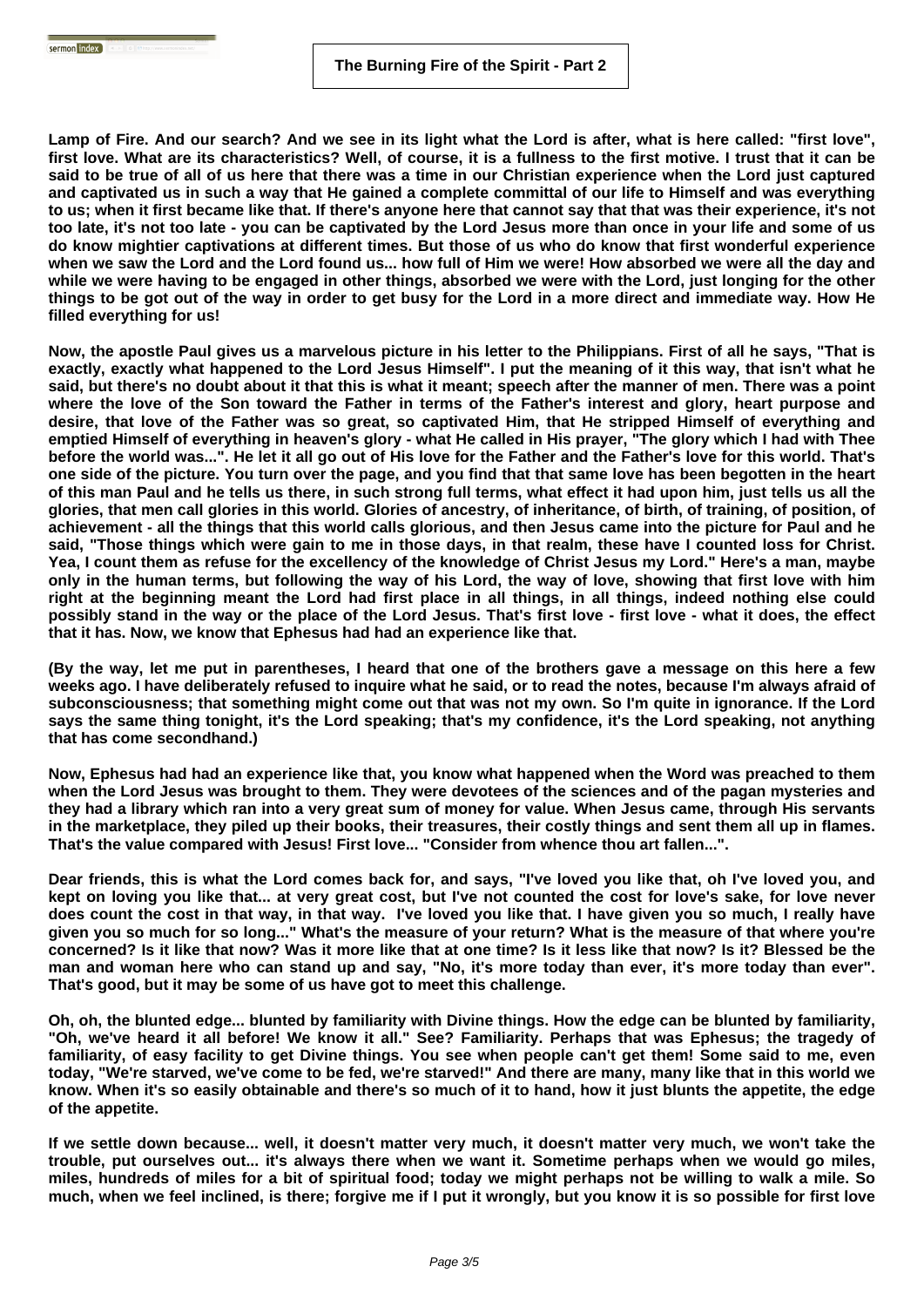**to lose its edge because of this familiarity and this facility, this abundance; that it's there.** 

**Or it might be the lost freshness of a walk in the Spirit. Now, a life in the Spirit, a walk in the Spirit, always has a freshness about it; really it does! It doesn't matter, dear friends, how long you've been on the way, how much you've received, how much you know, this is the marvel of a life in the Holy Spirit: you never seem to overtake what there is for you, you know it! It doesn't lie in the past, indeed, you know quite well that your life won't be long enough to catch up on what you've already sensed and discerned. I'm not exaggerating, no, what I'm saying is that a life in the Spirit has about it a continual freshness, newness, a sense that there's something more, something more. Now that was the characteristic at the beginning, wasn't it? "My, what a world we've come into! What a new world! How everything is new! What can we do with it? So big, so wonderful!" Is that true of every one of us today in our spiritual life? Like that? It's a wonderful world that we've come into, this world of Christ. Is it like that?** 

**The lost freshness of a life in the Spirit, the deadly effect of formality, of routine - many Christian things are routine - you go through the same routine all the time, you've brought it down to that; it's the way it's done, it's the form of things. Oh, God deliver us from the blighting, deadly effect of formality and make everything live! Now, we can't do that, mark you, by trying to be original and change things in order to get out of that difficulty. No, you can't do it that way. This is the burning Lamp of the Spirit.**

## **Burning Lamp of the Spirit**

**If the fire is not there, no methods or changed methods, or uniqueness, or singularity, or anything else can take its place. It's the fire of Life, the Life of the Spirit.** 

**It may be putting things in the place of the Person, even Christian things. Christian work, you know, can be a very, very harmful thing if it becomes an end in itself. The enemy is very, very busy to make Christian workers so occupied with the work and all its demands, and all its many aspects, to draw away from the Lord Himself. That is, of course, the confession and the tragedy of many a servant of the Lord. The work... got to give an address, got to give addresses; very well, very well. Oh, there's a subtle snare in always reading your Bible, or listening to messages with your eye upon people to whom you're going to give it. You can't believe how damaging that is. Perhaps I'm only speaking to some here.** 

**Dear friends, if you and I do not speak to others the thing that has already spoken to us, and dealt with us, and challenged us, and faced us up, the Lord deliver us from our speaking. It must be like that. But, you see, the work, the demands can just come into the place of the Lord Himself and the fire, the fire is damped down like that.** 

**Well, first love is always characterised by vision and purpose; you know that in the natural, it is more so in the spiritual. Vision! That is, there's a future, there's something on ahead. There's a tremendous prospect that is a constituent of first love. You see it in the natural: there's something to live for now, some purpose in life, some meaning in life, something ahead that draws you on. That's first love; quite pure and simple. Are we like that all of us? Vision? Purpose? If that goes, if that goes, we are fallen, we are fallen in the eyes of the Lord. We've come down.** 

**First love is preparedness to suffer, to pay a price, to go on with the object of our love whatever it costs and whatever people say or do; that's first love. Well, one could go on like this, but you see, and I'm quite sure you know, many, many other features belong to this: "thy first love... thy first love". And because of it, "thy first works".** 

**Oh, may the Lord find His appeal to us having some real effect and drawing out our hearts again. If this does search us like the lamp, if this does burn us like the fire, may we listen, repent, and do the first works. "Listen to what the Spirit saith unto the churches..." There's the Lord.** 

**I know we'll never fully measure up to Him in this matter, we'll always fall short of the pattern. But the question is: there's a lamp of fire, is it burning? Is it burning? There's no hope unless the lamp of fire, or in other words, the Holy Spirit, is just having His true effect in our lives - for that's why He is here. That is His work: to reproduce in us what is true of the Lord Jesus. And we all agree that this is true of Him; this is true of Him having loved, He persists in love, He doesn't give up, His love does not break down and disappear. The Holy Spirit has come that the love of Christ should be shed abroad in our hearts by the Holy Spirit - that kind of love. And if this is a call, let us respond. If, dear friends, you can stand up to this and say, "Yes, I know what you're talking about and I can say without any hesitation that today there's no loss, no loss from what there was,**